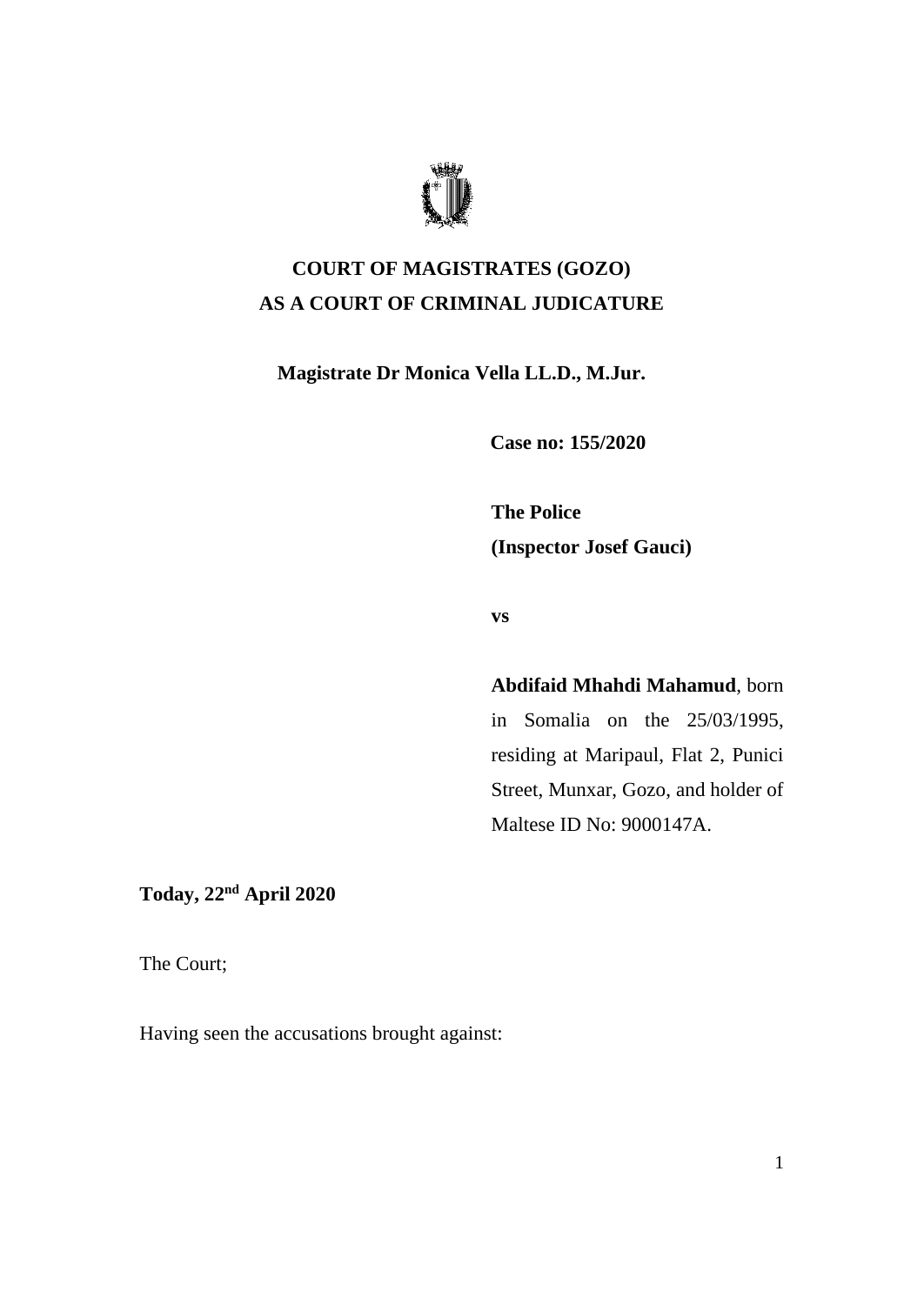**Abdifaid Mhahdi Mahamud**, born in Somalia on the 25/03/1995, residing at Maripaul, Flat 2, Punici Street, Munxar, Gozo, and holder of Maltese ID No: 9000147A.

Charged with having in these Maltese Islands, on the 13<sup>th</sup> March 2020, at around 09:45hrs, whilst at E-Residence Office, St. Francis Square, Victoria, Gozo, and/or in the vicinities in these Islands:

- **1.** Reviled, threatened or caused bodily harm to mechanical engineer Christian Cordina, ID: 34391G, a person charged with a public duty, while in the act of discharging his duty or because of him having discharged such duty, or with intent to intimidate or unduly influence him in the discharge of such duty, **in breach of article 95 of Chapter 9 of the Laws of Malta.**
- **2.** And also with having on the same date, time, place and circumstances, without intent to kill or to put the life of any person in manifest jeopardy, caused harm of **slight** nature to the body, on the person of Christian Cordina, holder of identity card number 34391G, as certified by Dr. Ivan Micallef MD, medical registration number 2322, **and this in breach of articles 214 and 221(1) of Chapter 9 of the Laws of Malta.**
- **3.** And in the same date, time, place and circumstances, wilfully committed any spoil, damage or injury to or upon any movable or immovable property, that is, Canon Camera and Lens, Fingerprint reader and camera tripod and/or others, which damage does not exceed two thousand and five hundred euros ( $\epsilon$ 2500), but exceeds two hundred and 50 euros  $(E250)$ , to the detriment of Identity Malta Agency and/or the Government of Malta and/or other entities, **and this in breach of article 325(1)(b) of Chapter 9 of the Laws of Malta.**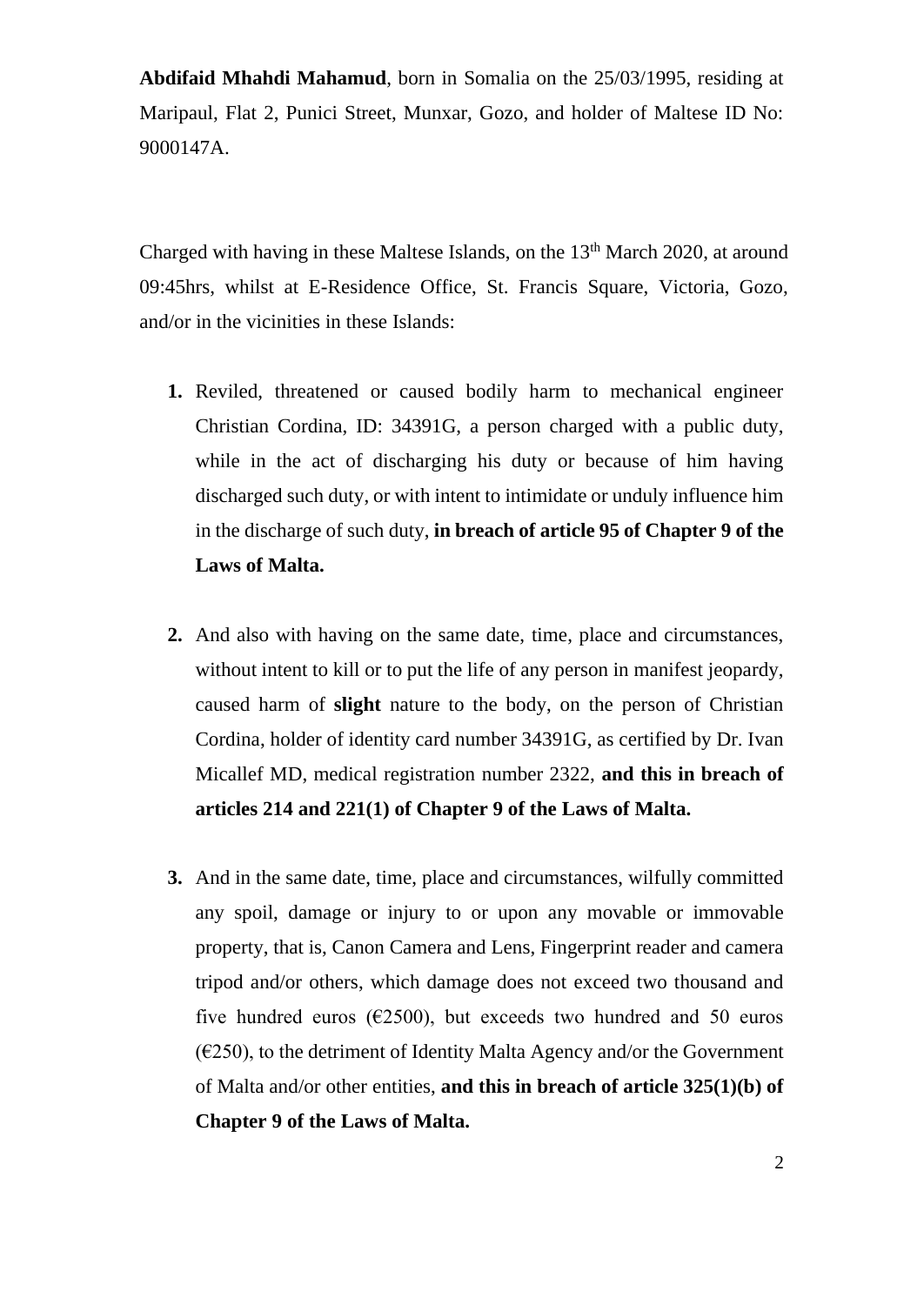**4.** Accuse him further with having on the same date, time, place and circumstances, wilfully disturbed the public good order or the public peace, **and this in breach of article 338(dd) Chapter 9 of The Laws of Malta.**

The court was also requested, where it deems expedient, in order to provide for the safety of Christian Cordina, for the keeping of the public peace, in addition to, or in lieu of the punishment applicable to the offence, require the offender to enter into his own recognizance in a sum of money to be fixed by court, **and this in terms of article 383 of Chapter 9 of the Laws of Malta.**

The Court was also requested, for the purpose of providing for the safety of the injured party, **to issue a Protection Order under 412C of the Chapter 9 of the Laws of Malta.**

Having seen all documents exhibited by the Prosecution;

Having seen the records of the case;

Having heard the Prosecution and the Defence declare that they will rely on the records of the case;

Having duly considered all the records of the case and all submissions made;

Having explained to the accused the charges brought against him;

Having heard the accused plead guilty to said charges in today's sitting, and this in the presence of Defence Counsel Dr. Deborah Camilleri;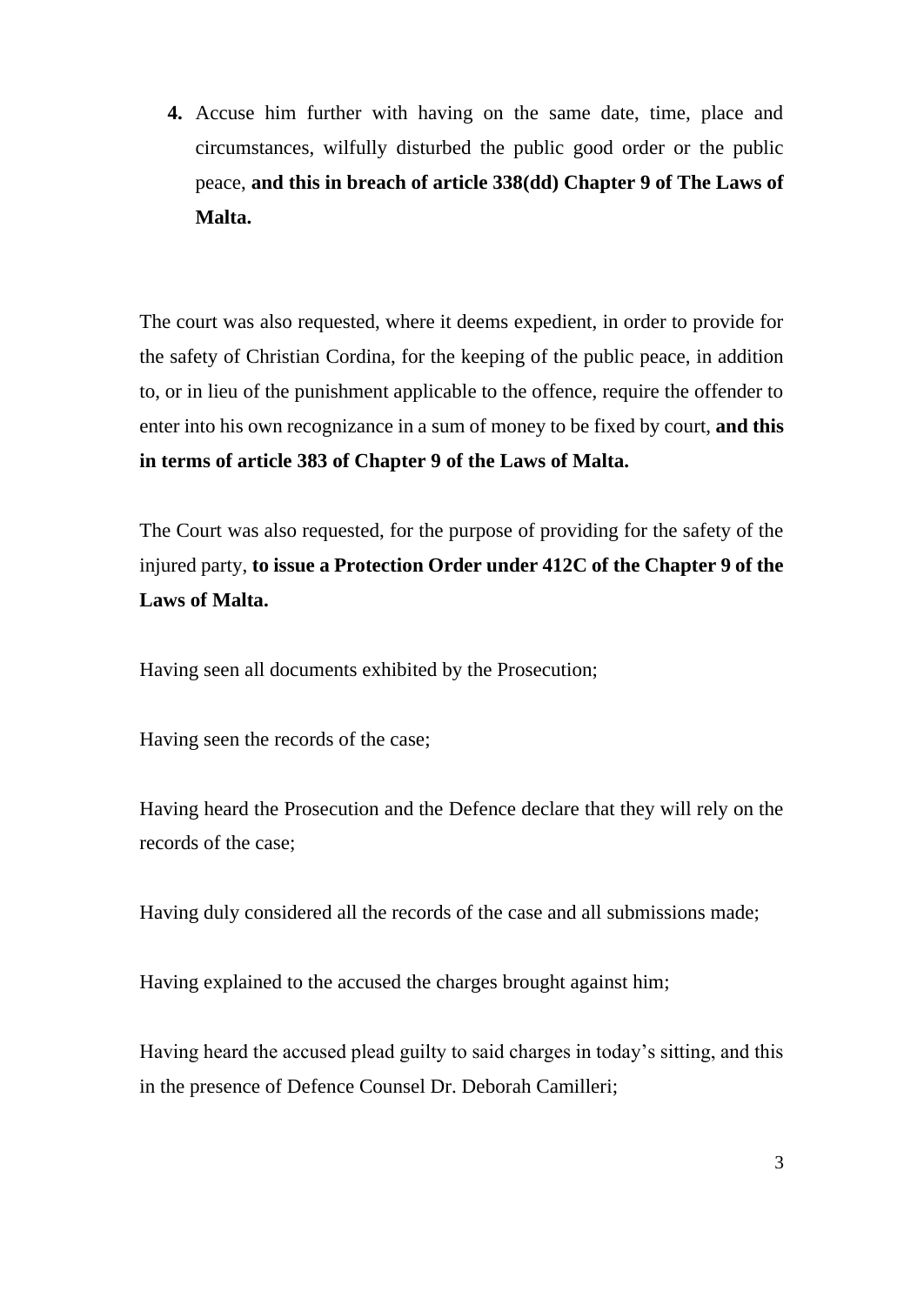Having warned the accused of the legal consequences of such guilty plea and having given the accused further time to reconsider his guilty plea and having heard the accused reconfirm his guilty plea during his arraignment before this Court and thus said guilty plea was duly registered in the acts of today's sitting, the 22nd April 2020;

Having heard the accused reconfirm his guilty plea before pronouncing judgement and such affirmation was duly registered in the acts of today's sitting the  $22<sup>nd</sup>$  April 2020;

## Considers:

That thus upon such guilty plea the Court can only find the accused guilty as charged;

That in pronouncing its judgement the Court is hereby taking into consideration the fact that the accused registered an early guilty plea, the nature and gravity of the accusations with which he is charged and the conduct sheet of the accused from which it results that the accused has already been accused before the Court with a similar accusation.

Thus, it transpires that the accused has not learnt anything from his previous conviction, so much so that he is presently, among other charges, accused of assaulting a public officer and causing him slight bodily harm.

Such actions are of a serious nature in themselves but are even more grevious in the particular time that everyone is currently living in due to the pandemic Covid 19. Such irrational behaviour is not to be taken lightly in view of the consequences it may give rise to in this delicate time everyone is experiencing. The Court has a duty to prevent any further similar incidents from occurring and